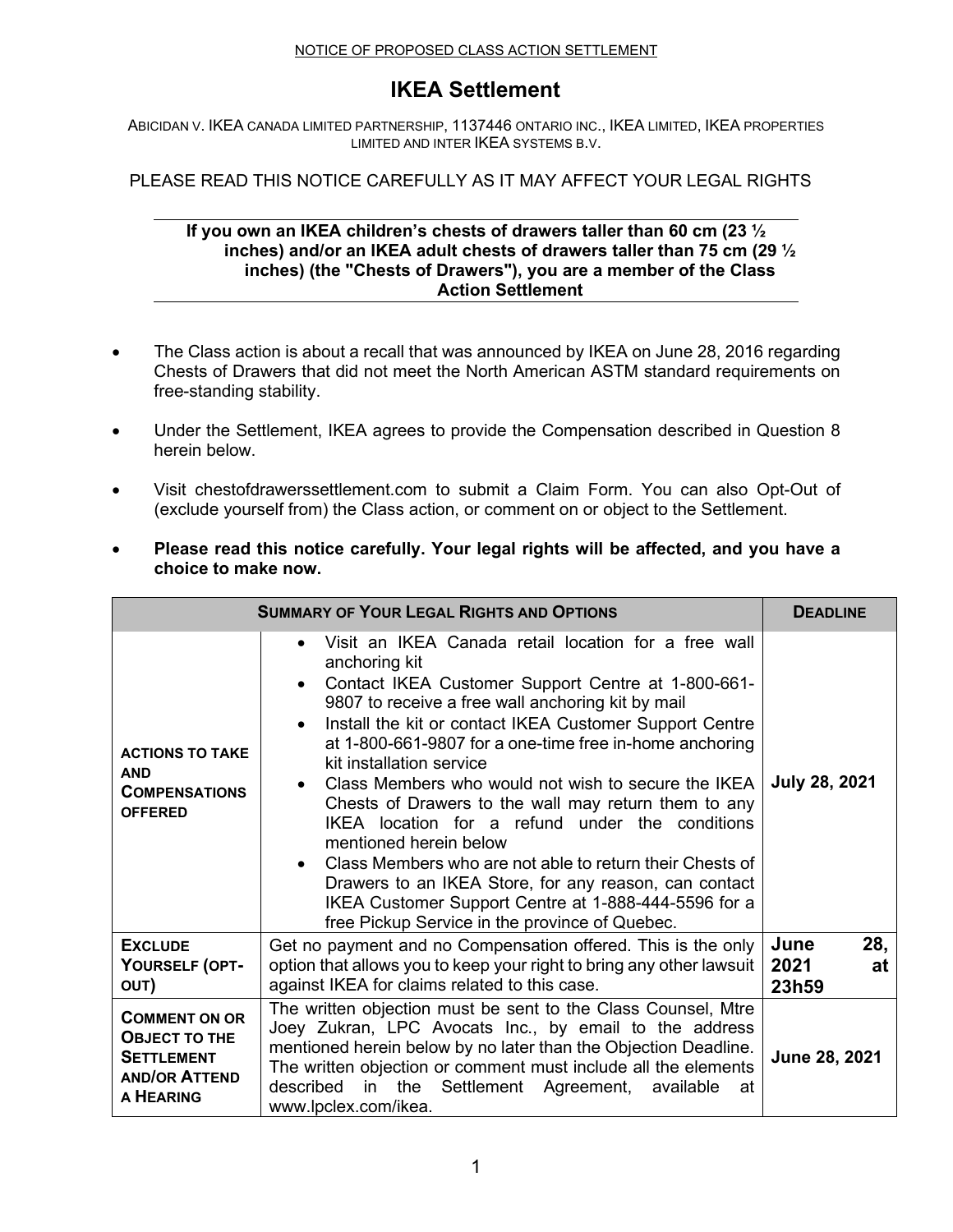|                   | You can also ask to speak to the Court at the settlement approval<br>hearing on June 30, 2021 at 9: AM, at the Montreal Courthouse (room<br>17.09) in person or virtually, which Teams link will be posted on the<br>WWW.LPCLEX.COM/IKEA<br>websites<br>and<br>chestofdrawerssettlement.com. |  |
|-------------------|----------------------------------------------------------------------------------------------------------------------------------------------------------------------------------------------------------------------------------------------------------------------------------------------|--|
| <b>DO NOTHING</b> | Get no Compensation. Give up rights.                                                                                                                                                                                                                                                         |  |

- These rights and options **and the deadlines to exercise them** are explained in this notice.
- The Court in charge of this case still has to decide whether to approve the Settlement. The Compensations offered will be made if the Court approves the Settlement and after any appeals are resolved.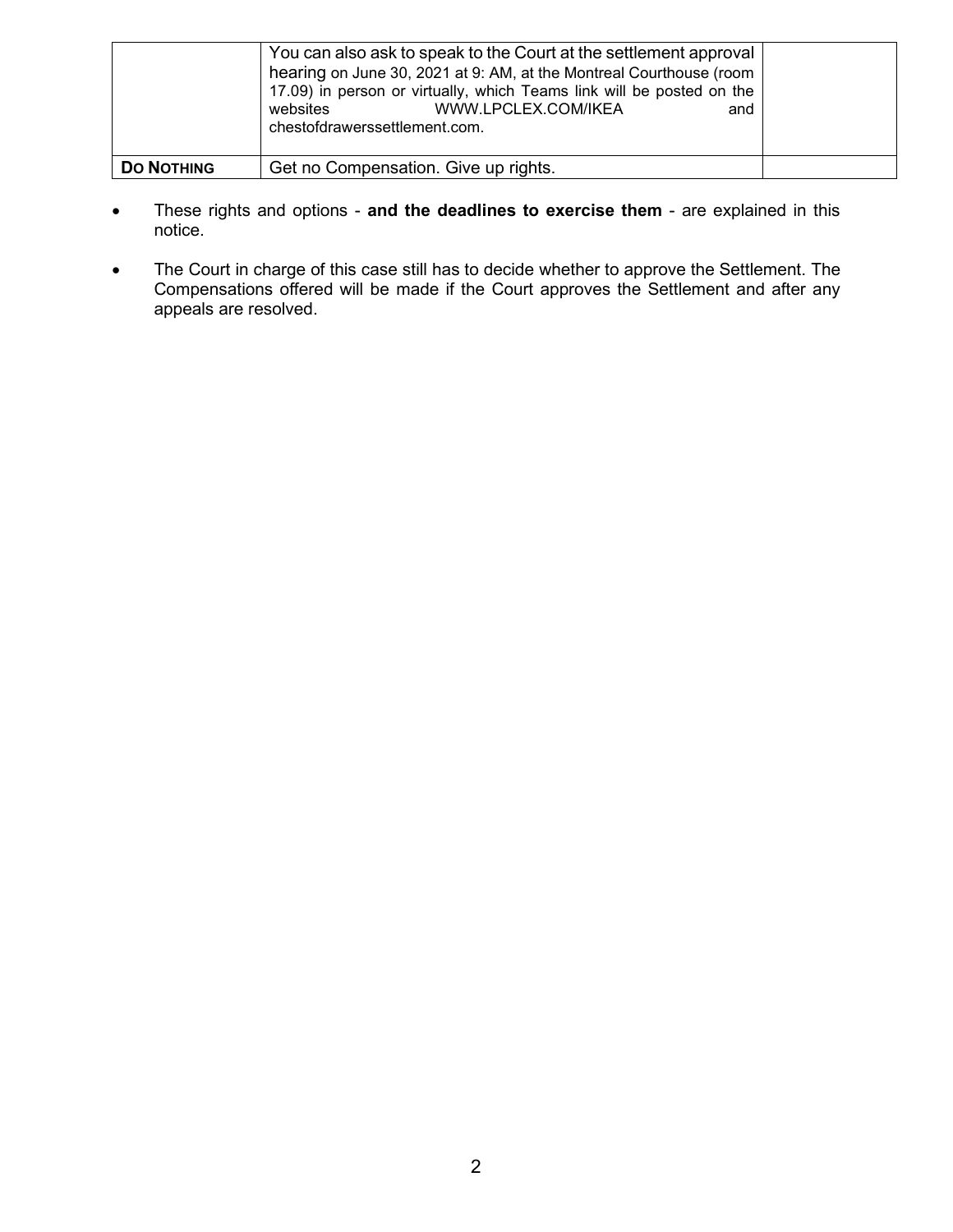## **WHAT THIS NOTICE CONTAINS**

| EXCLUDING YOURSELF FROM THE CLASS AND SETTLEMENT (OPTING OUT) 7 |  |
|-----------------------------------------------------------------|--|
|                                                                 |  |
|                                                                 |  |
|                                                                 |  |
|                                                                 |  |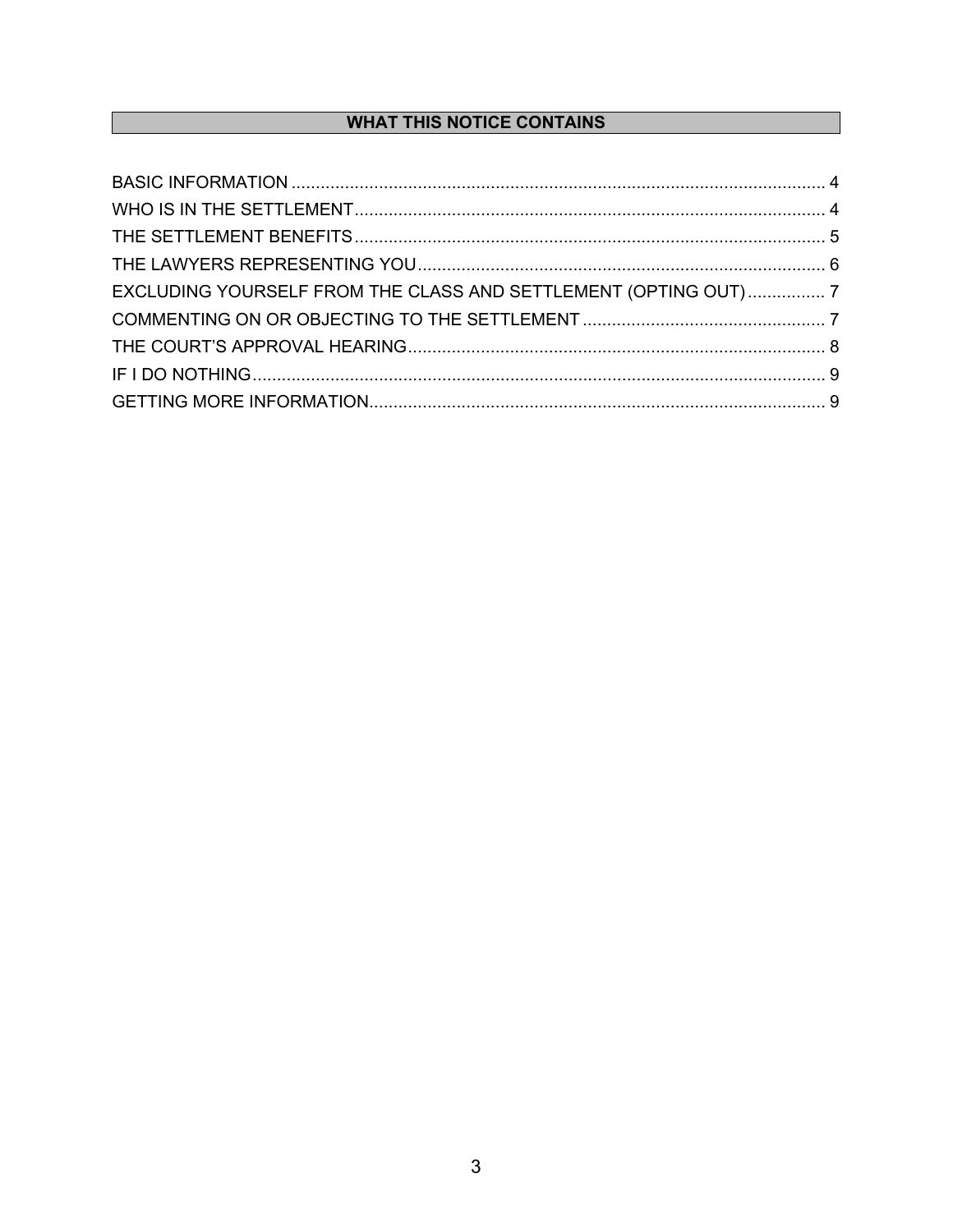## **BASIC INFORMATION**

## <span id="page-3-0"></span>**1. Why did I get this notice?**

A Court approved this notice because the class action instituted by a Quebec consumer has been authorized and subsequently settled. Persons described in paragraph [6](#page-3-2) of this notice have the right to know about the class action authorization and the proposed Settlement. If you qualify, you could be eligible to a Compensation.

#### **To know if you qualify, see Question 6.**

The person who sued is called the Plaintiff. The companies sued, IKEA Canada Limited Partnership, 1137446 Ontario Inc., IKEA Limited, IKEA Properties Limited and Inter IKEA Systems B.V (collectively "**IKEA**"), are called the Defendants.

#### **2. What is this class action about?**

The Class action is about a recall that was announced by IKEA on June 28, 2016 regarding Chests of Drawers that did not meet the North American ASTM standard requirements on free-standing stability (as per the online recall at: http://www.IKEA.ca/saferhomestogether).

#### **3. What is a class action?**

In a class action the Plaintiff acts as "**Class Representative**" and sues on behalf of himself and other persons who have similar claims. This group of persons is called the "**Class**," and the persons in the Class are called "**Class Members**." One Court resolves the issues for all Class Members, except for people who exclude themselves from the Class. The Honourable Justice Chantal Tremblay of the Superior Court of Quebec, district of Montreal (Canada), is in charge of this case. The case is *Abicidan v. IKEA Canada Limited Partnership, 1137446 Ontario Inc., IKEA Limited, IKEA Properties Limited and Inter IKEA Systems B.V.*, Superior Court of Quebec, court file no: 500-06-000797-163.

#### **4. What is the current procedural step of this Class action?**

On December 5, 2018, the Superior Court of Quebec authorized the bringing of a Class action. On March 5, 2019, the Court of Appeal confirmed this judgment. The parties subsequently agreed to settle the case and will be submitting the settlement to the Court for approval.

#### **5. Why is there a Settlement?**

The Court did not decide in favor of Plaintiff or Defendants. Instead, both sides agreed to a Settlement. That way, they avoid the costs and risks of a trial, and Class Members receive the Compensation. The Class Representative and his attorneys think the Settlement is a fair and reasonable resolution of the dispute.

# WHO IS IN THE SETTI **EMENT**

## <span id="page-3-2"></span><span id="page-3-1"></span>**6. Who is in the Settlement?**

You are a member of the Class and eligible for a Settlement Compensation if, between January 1, 2002 and June 28, 2016, you purchased IKEA's children Chests of Drawers taller than 60 cm (23½ inches), or adult Chests of Drawers taller than 75 cm (29½ inches), recalled by IKEA Canada, namely the following models: Askvoll, Brimnes, Brusali, Busunge, Hemnes, Hurdal, IKEA Ps 2012, Koppang, Kullen, Malm,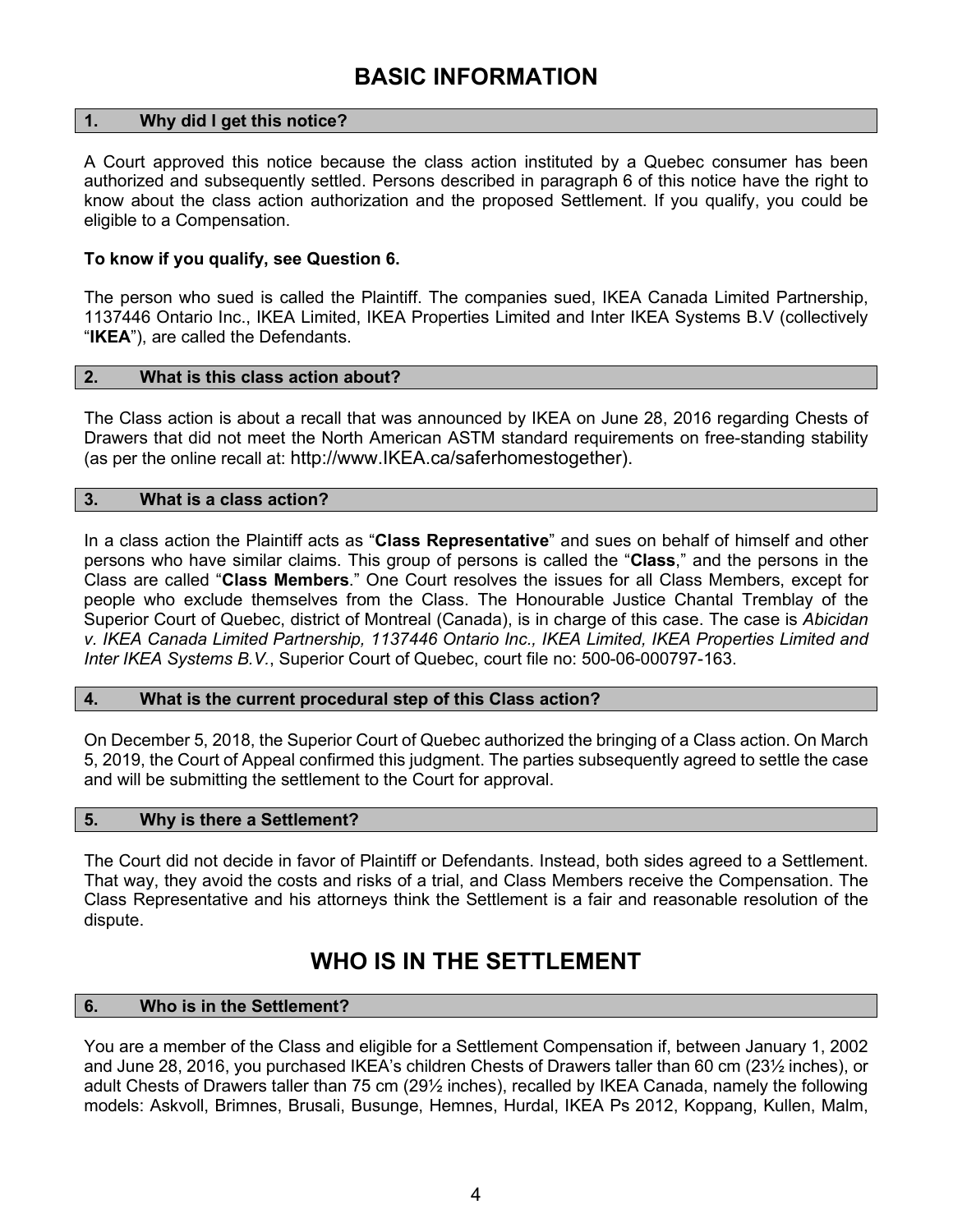Nornas, Stockholm, Stuva, Sundvik, Tarva, Trogen, Trysil, Tyssedal, Undredal, Alesund, Alleby, Alvesta, Aneboda, Angus, Ânes, Arup, Askedal, Aspelund, Balstar, Bankeryd, Bergsmo, Bialitt, Birkeland, Blimp, Boj, Brett, Boksta, Bjorn, Borkvalla, Diktad, Edland, Elis, Engan, Eksil, Fjell, Fjord, Flaten, Fridolin, Granâs, Gute, Haddal, Hajdeby, Hensvik, Herrestad, Holleby, Hovdal, Hopen, Hosteland, Kabin, Kirkenes, Knot, Kusk, Kurs, Kviby, Leksvik, Lo, Lomen, Mac, Mast, Mammut, Mandal, Merâker, Midsund, Natura, Narvik, Nordli, Nordnes, Nyvoll, Ottenby, Rakke, Ramberg, Ranvik, Rodd, Robin, Rustik, Sala, Skarnes, Sandefjord, Stranda, Sveio, Stavanger, Tassa, Tovik, Trandum, Trondheim, Varde, Vajer, Vallvik, Vestby, Vinstra, Visdalen, Vollen (hereinafter the "**Chests of Drawers**").

#### **7. What should I do if I am still not sure whether I am included?**

If you are not sure whether you are included in the Class, you can ask Class Counsel at JZUKRAN@LPCLEX.COM for more information.

# **THE SETTLEMENT BENEFITS**

#### <span id="page-4-0"></span>**8. What does the Settlement provide?**

To get a Compensation from the Settlement, you may choose one of the following options:

#### **A. Recall Benefits**

IKEA has already launched a voluntary recall on June 26, 2016, which is still in force, as per the following website: (http://www.IKEA.ca/saferhomestogether). The Recall Benefits are therefore still provided to all Class Members:

- i. Free anchoring kit. Class Members could visit IKEA Canada retail locations for a free wall anchoring kit to use with the Chests of Drawers. To receive the anchoring kit for free by mail, Class Members could contact IKEA Customer Support Centre at 1-800-661-9807; or
- ii. Free in-home anchoring kit installation service. Class Members could install the kit themselves or contact IKEA Customer Support Centre at 1-800-661- 9807 for a one-time free in-home anchoring kit installation service.
- iii. Full Refund (Chests of Drawers manufactured between January 2002 and June 2016). Class Members who do not wish to secure the affected IKEA Chests of Drawers manufactured between January 2002 and June 2016 to the wall could return them to any IKEA location for a refund.
- iv. Partial Store Credit (Chests of Drawers manufactured prior to January 2002). Class Members with Chests of Drawers manufactured prior to January 2002 will be eligible for a partial store credit.
- v. Limit of six (6) Chests of Drawers per Class Members. For all the Recall Benefits detailed above, there is a limit of six (6) Chests of Drawers per Class Members.

## **B. Pickup Service**

In addition to the Recall Benefits detailed herein above, IKEA will offer a Pickup Service to Authorized Claimants in Quebec who are not able, for whatever reason, to return their Chests of Drawers to an IKEA store. The Pickup Service can be requested during sixty (60) days following the publication of the Notice of Settlement.

i. Pickup Service Procedure. Class Members can call the IKEA Customer Support Centre at 1-888-444-5596 for a free Pickup service in Quebec.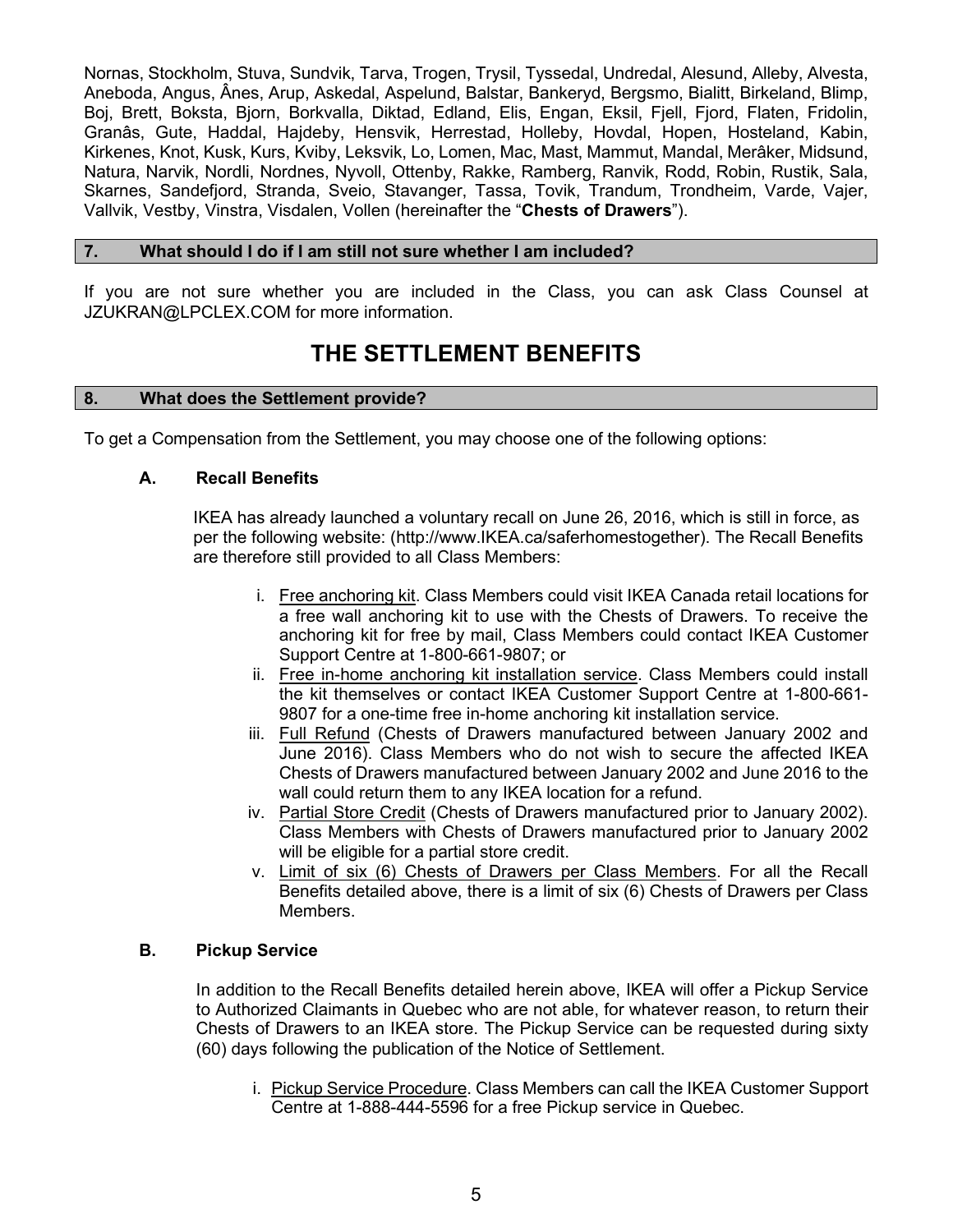- ii. Class Members will be asked to provide a proof of purchase of their Chests of Drawers through a Claim Form which will indicate: (1) the name of the Class Member or the residential address of the Class Member; (2) the location of the store in Quebec at which the Class Member purchased his/her Chests of Drawers; and (3) the amount paid for the Chests of Drawers. IKEA will retain its right to reject the Pickup Service or the Recall Benefits if an inquiry determines that the amount in the document was used to purchase items other than a Chest of Drawers.
- iii. The Pickup service will be scheduled to valid claimants after the Settlement is approved
- iv. Limit of one (1) Pickup per Residence and six (6) Chests of Drawers per Pickup. For the Pickup Service detailed above, there is a limit of one (1) Pickup per residence and a limit of six (6) Chests of Drawers being picked up per address.
- v. After the Chests of Drawers have been picked up, for those manufactured between January 2002 and June 2016, the Authorized Claimant will receive a refund card which can be presented in an IKEA store for conversion to the original method payment (for example: credit card or cash or by a refund to a credit card initiated over the phone and completed through a secure portal. A refund card can also be used at any IKEA store in Canada) ("**Refund Card**"). For IKEA Chests of Drawers manufactured prior to January 2002, the Authorized Claimant will receive a Partial Store Credit.
- vi. Avoiding Fraudulent Claims. To avoid inviting fraudulent claims, the claim made by anyone who already received a Refund or Partial Store Credit in the past under Recall Benefits will be rejected by the Claims Administrator.

## **9. What am I giving up if I stay in the Class?**

Unless you exclude yourself with a timely filled out and submitted Opt-Out Form (see Question [13\)](#page-6-2) or are otherwise deemed to have opted-out according to the Law, you cannot sue or be part of any other lawsuit against IKEA about the issues in this case. The "Releases" section in the Settlement Agreement describes the legal claims that you give up if you remain in the Settlement Class. The Settlement Agreement can be viewed at www.lpclex.com/ikea.

# **THE LAWYERS REPRESENTING YOU**

## <span id="page-5-0"></span>**10. Do I have a lawyer in the case?**

Yes. The Court appointed Mr. Abicidan to represent the members of the Group. The law firm of LPC Avocats Inc. (Mtre Joey ZuKran) represents Mr. Abicidan and all the Class Members. This firm is called Class Counsel. You will not be charged for its services in this case.

## **11. Should I get my own lawyer?**

You do not need to hire your own lawyer because Class Counsel is working on your behalf. If you want your own lawyer, you may hire one, but you will be responsible for any payment for that lawyer's services. For example, you can ask your own lawyer to appear in Court for you if you want someone other than Class Counsel to speak for you. You may also appear for yourself without a lawyer.

#### **12. How will the lawyers be paid?**

You do not have to pay Class Counsel. Class Counsel will ask the Court for their fees to be paid separately by IKEA. Such fees will not reduce the Compensation offered under the Settlement to the Class Members. Class Counsel has not been paid for services in this case since it began, and will seek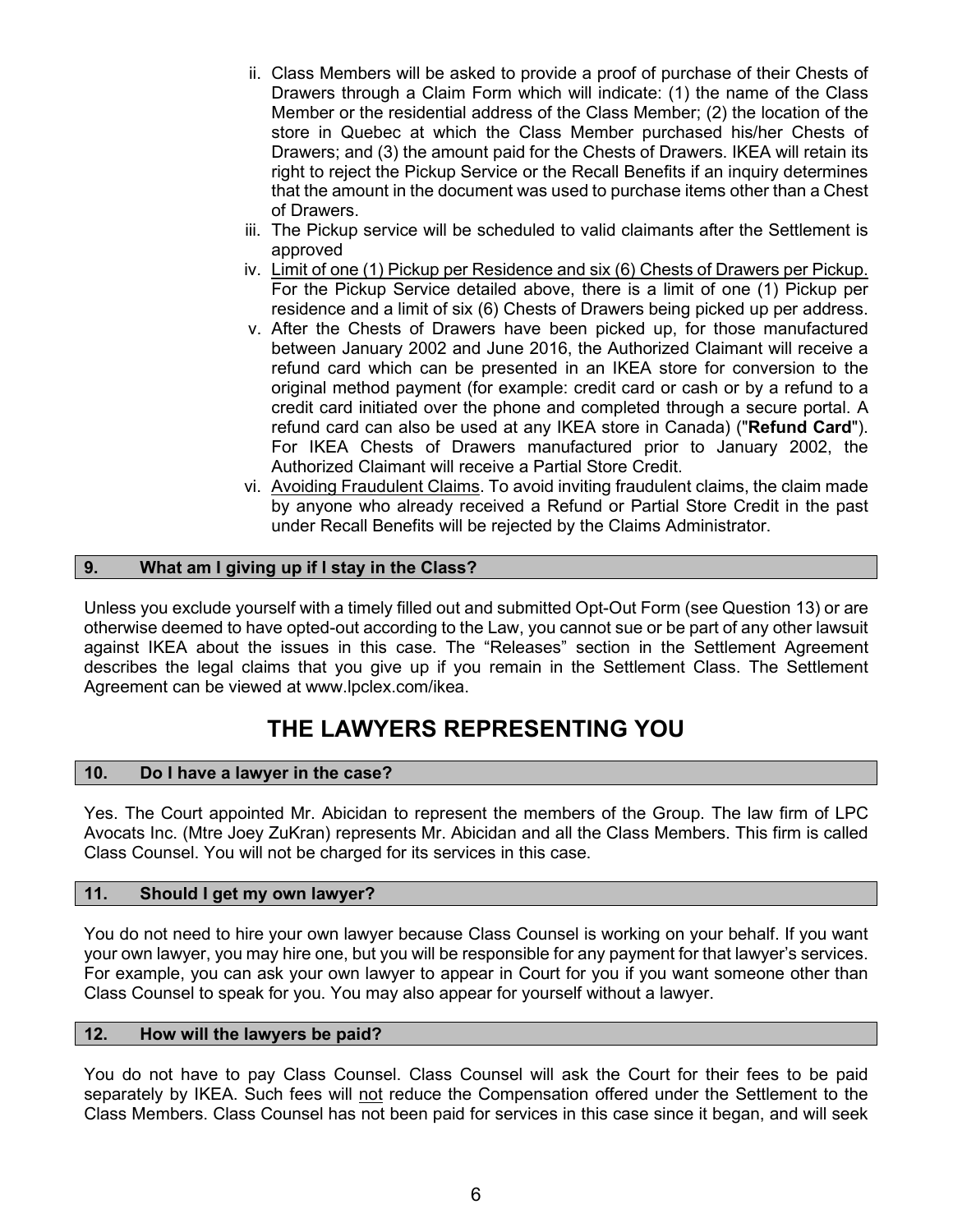an amount of \$197,500 plus applicable taxes for legal fees, and \$2,500 to cover disbursements and expenses. The fees will compensate Class Counsel for investigating the facts, litigating the case, and negotiating and presenting the Settlement for Court approval. The costs of providing this Notice and administering the Settlement are being assumed by IKEA and will not reduce the Compensation offered under the Settlement to Class Members. Class Counsel will also ask the Court to approve the individual claim of the Class Representative in the amount of \$2,500.

## <span id="page-6-0"></span>**EXCLUDING YOURSELF FROM THE CLASS AND SETTLEMENT (OPTING OUT)**

If you do not want to be included in the Class and do not want Compensation from the proposed Settlement, and you want to keep your right, if any, to sue IKEA on your own about the legal issues in this case, then you must take steps to get out of the Class (and proposed Settlement). This is called excluding yourself from - or "opting out" of - the class action (and Settlement).

## <span id="page-6-2"></span>**13. How do I get out of the Class and Settlement?**

You may download an Opt-Out Form from the website www.lpclex.com/ikea and on the Claims Administrator's website at chestofdrawerssettlement.com

You must submit the Opt-Out Form to the Clerk of the Superior Court of Quebec by registered or certified mail, postmarked **no later than June 28, 2021 at 23h59,** to the following address:

> Superior Court of Quebec Class Action Division Montreal Courthouse, 1 Notre-Dame Street East, Montreal, Quebec, H2Y 1B6 Court File No. 500-06-000797-163

## **14. If I don't Opt-Out, can I sue IKEA for the same thing later?**

No. Unless you Opt-Out, you give up the right to sue IKEA for the claims the Settlement resolves. You must exclude yourself from the Class if you want to pursue your own lawsuit.

## **15. What happens if I Opt-Out?**

If you Opt-Out of the Class (and Settlement), you will not have any rights as a Class Member or member of the Settlement Class under the Settlement. You will not be eligible for any Compensation offered under this Settlement, you will not be bound by any further orders or judgments in this case and you will keep the right, if any, to sue IKEA on the claims alleged in the class action at your own expense.

# **OBJECTING TO THE SETTLEMENT**

## <span id="page-6-1"></span>**16. How do I tell the Court that I don't like the Settlement?**

If you're a Class Member and do not Opt-Out of the Class, you can ask the Court to deny approval of the Settlement by filing an objection. You cannot ask the Court to order a larger settlement; the Court can only approve or deny the Settlement. If the Court denies approval, no Compensation as per Question 8, paragraph B, will be put in place and the lawsuit will continue. If that is what you want to happen, you must object by respecting the conditions below.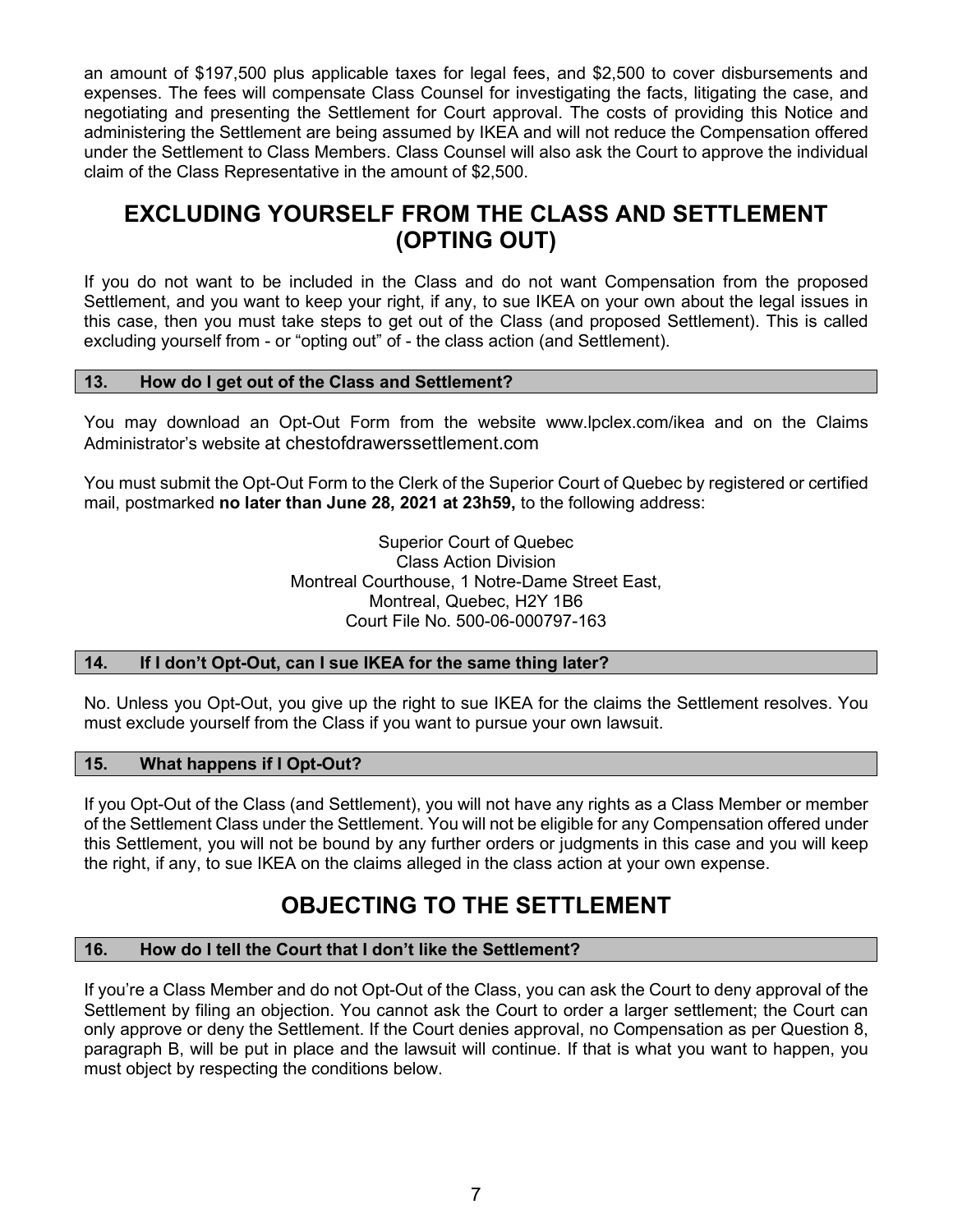You must object to or comment on the proposed Settlement in writing. You may also appear at the Approval hearing **on June 30, 2021, at 9:30 AM at the Montreal Courthouse** (room 17.09) or **virtually, which Teams link will be posted on the websites WWW.LPCLEX.COM/IKEA and chestofdrawerssettlement.com**, either in person or through your own attorney. If you appear through your own attorney, you are responsible for paying that attorney's fees and disbursements.

To object or comment, you must submit your document to Mtre. Joey Zukran (JZUKRAN@LPCLEX.COM) by saying that you object to the proposed Settlement in the case of *Abicidan v. IKEA Canada Limited Partnership, 1137446 Ontario Inc., IKEA Limited, IKEA Properties Limited and Inter IKEA Systems B.V.*, Superior Court of Quebec, court file no: 500-06-000797-163, and you must include the following:

- 1. A heading indicating the following information: *Abicidan v. IKEA Canada Limited Partnership, 1137446 Ontario Inc., IKEA Limited, IKEA Properties Limited and Inter IKEA Systems B.V.*, Superior Court of Quebec, court file no: 500-06-000797-163;
- 2. Your full name, telephone number(s), email address(es), and residential address;
- 3. If represented by counsel, the full name, telephone number, email address and address of all counsel;
- 4. A detailed statement of your objection, including the grounds for the objection together with any evidence that you think supports it:
- 5. Confirmation as to whether you intend to appear at the settlement approval hearing on your behalf or through counsel;
- 6. Your dated and handwritten or electronic signature.

You can submit your objection or comments to the Class Counsel at the following coordinates, which must be dated, signed and with a detailed objection letter (and attached documents, if any), postmarked **no later than June 28, 2021:**

> Mtre. Joey Zukran LPC AVOCATS INC. 276 Saint-Jacques Street, Suite 801 Montreal, Quebec, H2Y 1N3 Tel: 514-379-1572 Fax: 514-221-4441 Email: jzukran@lpclex.com www.lpclex.com

## **17. What's the difference between objecting and opting out?**

Objecting or commenting is telling the Court that you don't like something about the Settlement but wish to remain included in the Class. You can object to or comment on the Settlement only if you do not Opt-Out of the Class (and Settlement). Opting out of the Class is telling the Court that you don't want to be part of the Class and Settlement. If you Opt-Out of the Class, you cannot object to or comment on the Settlement because it no longer affects you. **You cannot Opt-Out and object to the Settlement.**

## **THE COURT'S APPROVAL HEARING**

## <span id="page-7-0"></span>**18. When and where will the Court decide whether to approve the Settlement?**

The Court will hold an approval hearing **on June 30, 2021, at 9:30AM, at the Montreal Courthouse at 1 Notre-Dame Street East, Montreal, Quebec, H2Y 1B6** (room 17.09) **or virtually, which Teams email address will be posted on the websites [WWW.LPCLEX.COM/IKEA](http://www.lpclex.com/IKEA) and chestofdrawerssettlement.com.**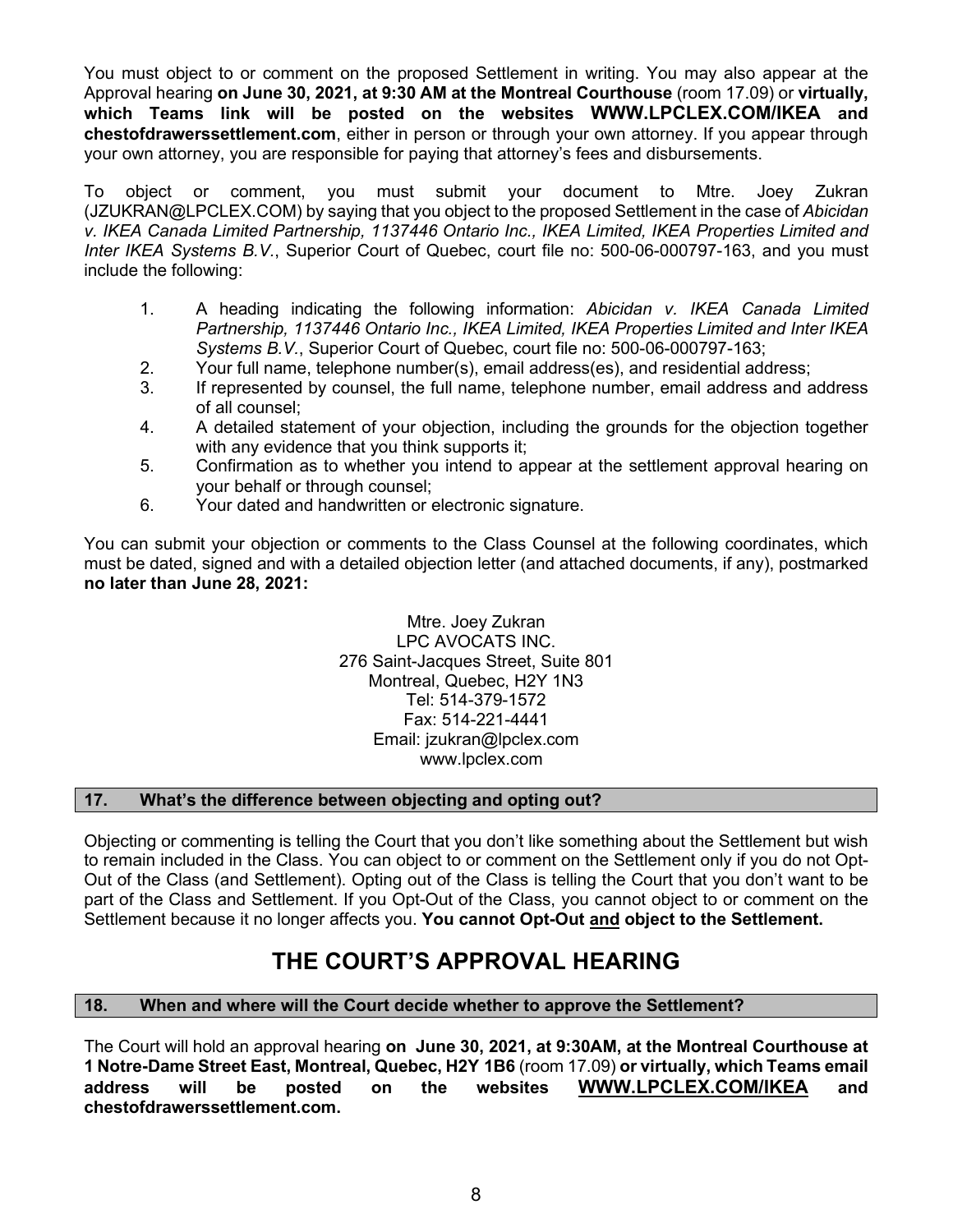At this hearing, the Court will consider whether the Settlement and Class Counsel's fees are fair, and reasonable. If there are objections, the Court will consider them. The Court will listen to Class Members who have asked to speak at the hearing, if any.

#### **You do NOT have to appear at the hearing or do anything else if you wish to remain included in the Class and wish to potentially benefit from the Settlement (if ultimately approved by the Court). However, if the Settlement is approved, you will need to take the appropriate steps as detailed in Question 8 herein above.**

The Court may reschedule the approval hearing or change any of the deadlines described in this Notice. The date of the approval hearing may change without further notice to the Class Members. Be sure to check the website www.lpclex.com/ikea for news of any such changes.

#### **19. Do I have to come to the Approval hearing?**

No. Class Counsel will answer any questions the Court may have. You may attend at your own expense if you wish. If you send an objection, you do not have to come to the hearing to talk about it. As long as you submitted your dated, signed and detailed written objection on time (see Question 16), the Court will consider it. You may also pay your own lawyer to attend, but it is not necessary.

#### **20. May I speak at the hearing?**

You may ask the Court for permission to speak at the approval hearing. To do so, you must include a statement in your written objection/comment (discussed above at Question 16) that you intend to appear at the hearing. Be sure to include all the information detailed in Question 16 above.

<span id="page-8-0"></span>You cannot speak at the hearing if you Opt-Out of the Class.

## <span id="page-8-1"></span>**IF I DO NOTHING**

## **21. What happens if I do nothing at all?**

If you do nothing, you'll be a member of the Class and bound by any procedures, judgment and notices issued in the case and bound by the releases contained in the Settlement. If you do not request any Compensation as detailed in Question 8, you will get no Compensation from this Settlement, and you won't be able to sue IKEA for the facts alleged in this case either.

## **GETTING MORE INFORMATION**

#### **22. Are more details about the Settlement available?**

Yes. This Notice summarizes the proposed Settlement - more details are in the Settlement Agreement, the Distribution Protocol, and other important case documents. You can get a copy of these and other documents at www.lpclex.com/ikea. If you have questions, you can contact the Representative's lawyers, the law firm LPC Avocat Inc., by mail, email or phone. Your name and any information provided will be kept confidential. Please do not contact IKEA or their lawyers, nor any of the judges of the Superior Court.

> Mtre Joey Zukran LPC Avocats Inc. 276 Saint-Jacques Street, Suite 801 Montreal, Quebec, H2Y 1N3 Tel: 514-379-1572 Fax: 514-221-4441